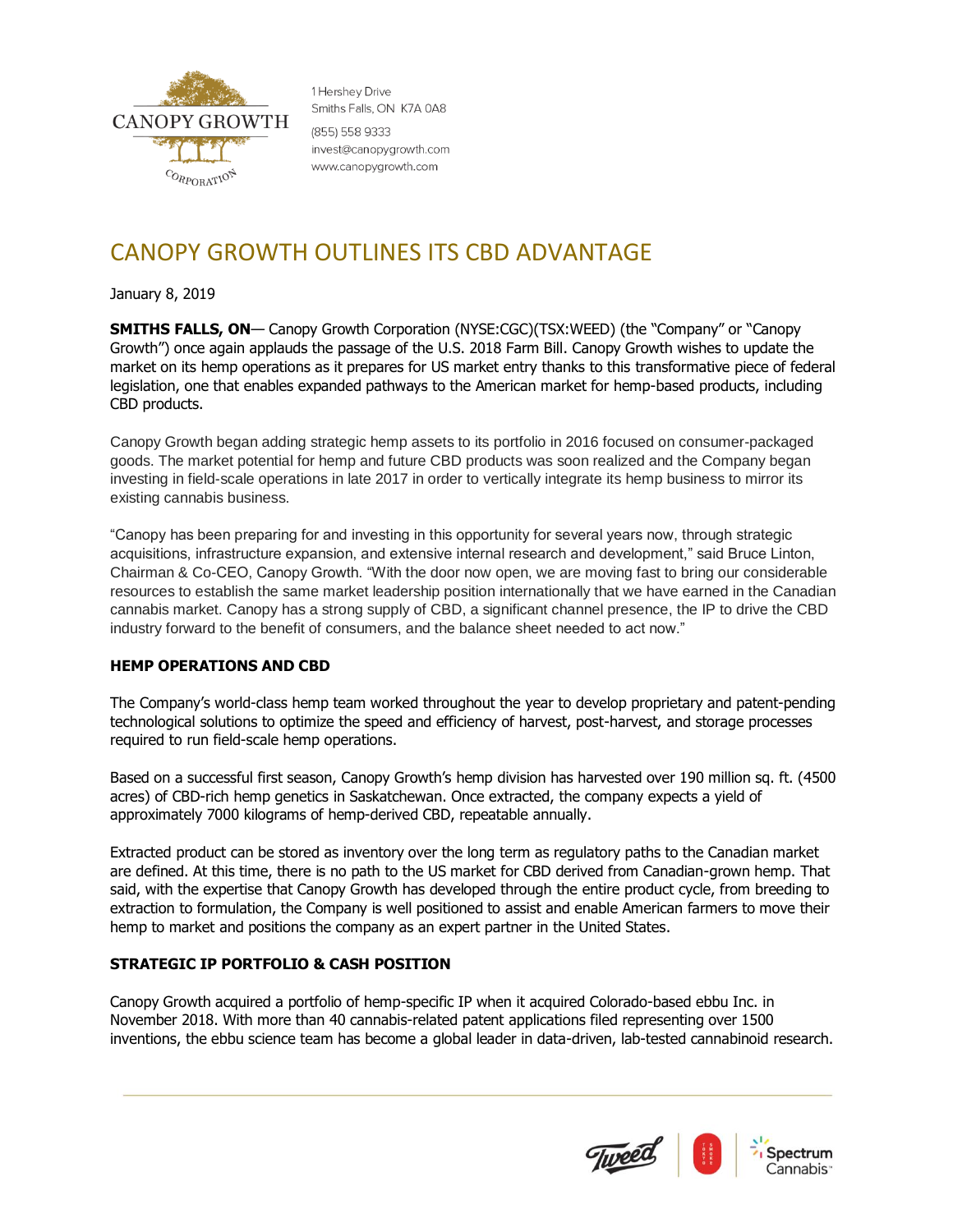In addition to significant IP and patents filed, Canopy Growth's cash position continues to set it apart. The Company is prepared to invest in the infrastructure required to bring multiple CBD products to market at scale. With a substantial cash position, it can do so without diluting its shareholders.

Canopy Growth has developed broad product offerings specific to CBD across multiple verticals and will be publicly unveiling brands and product assortment in the first half of calendar 2019.

Here's to Future (Hemp) Growth.

Contact: Caitlin O'Hara Media Relations [Caitlin.Ohara@canopygrowth.com](mailto:Caitlin.Ohara@canopygrowth.com) 613-291-3239

Investor Relations Tyler Burns [Tyler.Burns@canopygrowth.com](mailto:Tyler.Burns@canopygrowth.com) 855-558-9333 ext. 122

Director: Bruce Linton [tmx@canopygrowth.com](mailto:tmx@canopygrowth.com)



#### **About Canopy Growth Corporation**

Canopy Growth is a world-leading diversified cannabis and hemp company, offering distinct brands and curated cannabis varieties in dried, oil and Softgel capsule forms. Canopy Growth offers the world's only medically approved vaporizers through the Company's subsidiary, Storz & Bickel GMbH & Co. KG. From product and process innovation to market execution, Canopy Growth is driven by a passion for leadership and a commitment to building a world-class cannabis company one product, site and country at a time. The Company has operations in 13 countries across five continents. The Company is proudly dedicated to educating healthcare practitioners, conducting robust clinical research, and furthering the public's understanding of cannabis, and through its wholly owned subsidiary, Canopy Health Innovations ("Canopy Health"), has devoted millions of dollars toward cutting edge, commercializable research and IP development. Canopy Growth works with the Beckley Foundation and has launched Beckley Canopy Therapeutics to research and develop clinically validated cannabis-based medicines, with a strong focus on intellectual property protection. Canopy Growth acquired assets of leading hemp research company, ebbu, Inc. ("ebbu"). Intellectual Property ("IP") and R&D advancements achieved by ebbu's team apply directly to Canopy Growth's hemp and THC-rich cannabis genetic breeding program and its cannabis-infused beverage capabilities. Through partly owned subsidiary Canopy Rivers Corporation, the Company is providing resources and investment to new market entrants and building a portfolio of stable investments in the sector. From our historic public listing on the Toronto Stock Exchange and New York Stock Exchange to our continued international expansion, pride in advancing shareholder value through leadership is engrained in all we do at Canopy Growth. Canopy Growth has established partnerships with leading sector names including cannabis icon Snoop Dogg, breeding legends DNA Genetics and Green House seeds, Battelle, the world's largest nonprofit research and development organization, and Fortune 500 alcohol leader Constellation Brands, to name but a few. Canopy Growth operates ten licensed cannabis production sites with over 4.3 million square feet of production capacity, including over 500,000 square feet of GMP certified production space. The Company operates Tweed retail stores in Newfoundland and Manitoba and has entered into supply agreements with every Canadian province and territory. For more information visi[t www.canopygrowth.com](http://www.canopygrowth.com/)

#### **Notice Regarding Forward Looking Statements**

This news release contains "forward-looking statements" within the meaning of the United States Private Securities Litigation Reform Act of 1995 and "forward-looking information" within the meaning of applicable Canadian securities legislation. Often, but not always, forward-looking statements and information can be identified by the use of words such as "plans", "expects" or "does not expect", "is expected", "estimates", "intends", "anticipates" or "does not anticipate", or "believes", or variations of such words and phrases or state that certain actions, events or results "may", "could", "would", "might" or "will" be taken, occur or be achieved. Forward-looking statements or information involve known and unknown risks, uncertainties and other factors which may cause the actual results, performance or achievements of Canopy Growth or its subsidiaries to be materially different from any future results, performance or achievements expressed or implied by the forward-looking statements or information contained in this news release. Examples of such statements include statements with respect to current and future hemp operations domestically and abroad. Risks, uncertainties and other factors involved with forward-looking information could cause actual events, results, performance, prospects and opportunities to differ materially from those expressed or implied by such forward-looking information, including the Company's ability to satisfy provincial sales contracts or provinces purchasing all cannabis allocated to them, and such risks contained in the Company's annual information form dated June 27, 2018 and filed with Canadian securities regulators available on the Company's issuer profile on SEDAR at www.sedar.com. Although the Company believes that the assumptions and factors used in preparing the forward-looking information or forward-looking statements in this news release are reasonable, undue reliance should not be placed on such information and no assurance can be given that such events will occur in the disclosed time frames or at all. The forward-looking information and forward-looking statements included in this news release are made as of the date of this news release and the Company does not undertake an obligation to publicly update such forward-looking information or forward-looking information to reflect new information, subsequent events or otherwise unless required by applicable securities laws.